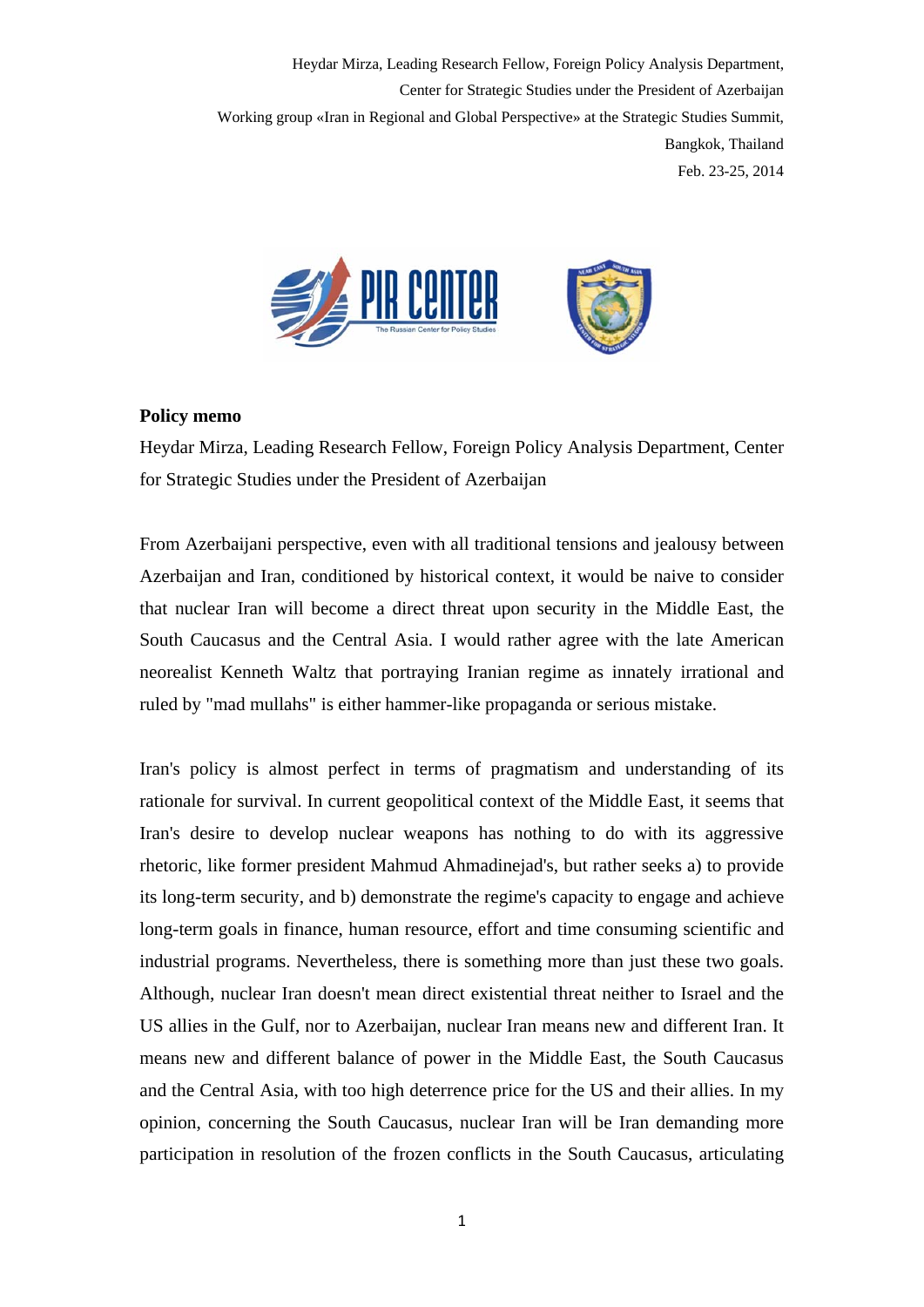stronger its position on marine borders in the Caspian sea, and adding up nuclear element to its Shia soft power in the Middle East, the South Caucasus and the Central Asia. And at the same time, I think new balance of power in the Middle East and the South Caucasus and the Central Asia and with Iran possessing nuclear weapons. others, like Saudi Arabia and may be even Turkey, will be triggered to launch their own military nuclear programs.

Iranian president Hassan Rouhani promised to end the nuclear impasse with the West and he seems to fulfill the promise. Late 2013 and early 2014 were full of events and November 2013 Geneva interim deal was the core. But opinions are controversial on the major issue around this core event. Although number of analysts are optimistic, there are many issues making the whole construction of the US - Iranian reload fragile.

The first issue is current geopolitical context in the Middle East and civil war in Syria. There are many questions towards the US diplomacy and one of them is the timing. Unexpected turns in Civil war in Syria where Iran is involved through its proxies can easily stop the whole process. There is a broader agenda as well. I was very attentive in analysis of Russian media analysts commenting Geneva deal and the detente, and my assumption is that in current context detente is not in Russia's interest, some Russian analysts even go as far as fearing that there is a red line in detente behind which Russia can lose Iran as its strategic partner in the region.

Israel is another issue. I think Israel at the moment has mobilized fully all means to torpedo the Geneva process. Middle East is the region where only one unbalanced nuclear power exists and it is Israel. And emergence of a balance in the form of theocratic regime in Tehran presents an existential threat to Israelis, which fear that this interim agreement can in fact become a permanent one, what causes conflicting rhetoric and tensions in the US - Israeli relations. Being both the US and Israel's strategic partner in the South Caucasus, Azerbaijan watches attentively these tensions.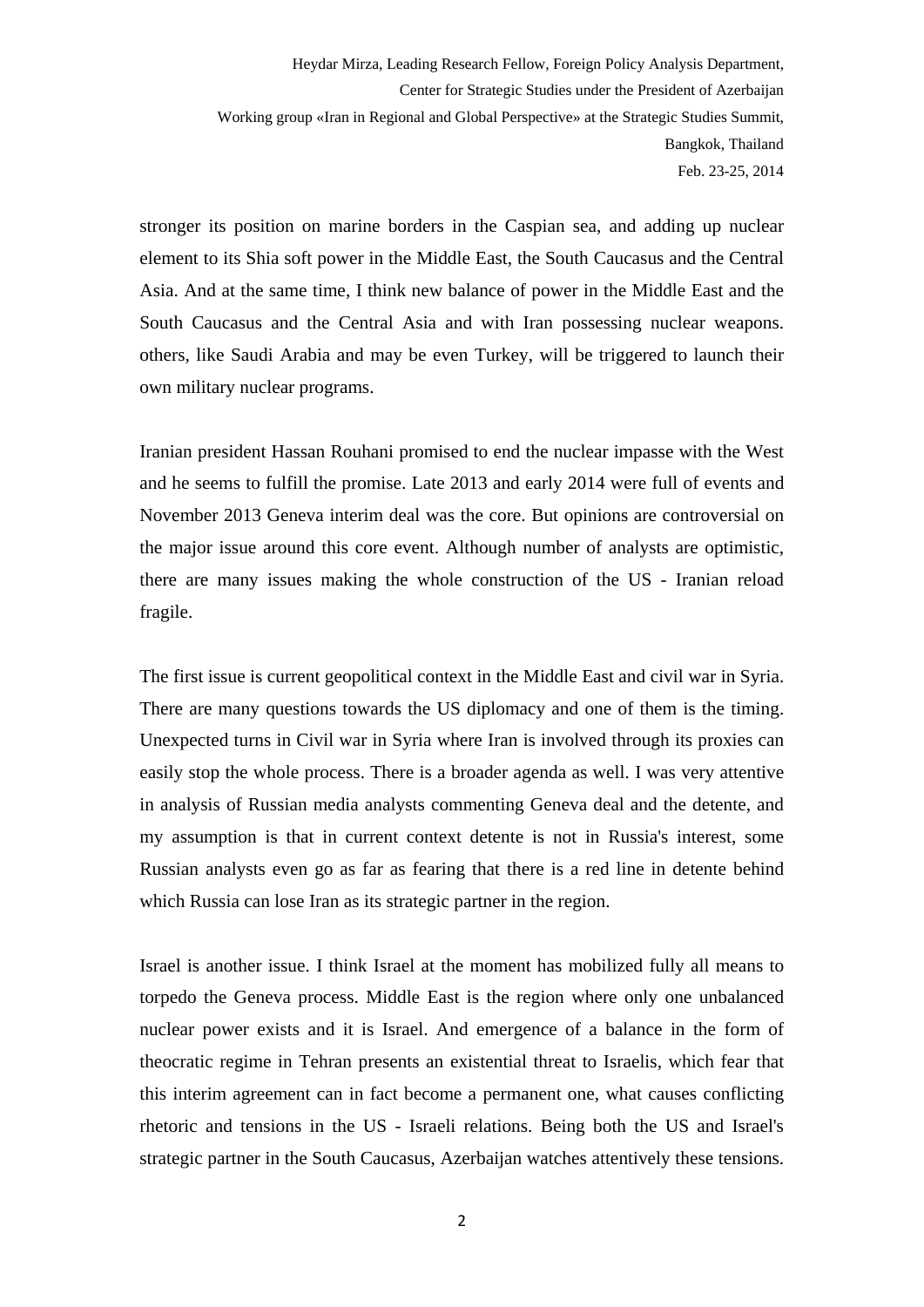These tensions increased after February 1, 2014, when US Secretary of State John Kerry was asked on a press conference whether he believed that he could "actually nail this [the Israeli-Palestinian negotiations] down". Rather than respond directly to the question, Kerry answered "there's an increasing de-legitimization campaign that has been building up. People are very sensitive to it. There are talk of boycotts and other kinds of things. Are we all going to be better with all of that?". This added up to Israelis negativity on the Geneva process and anti-US rhetoric in Israeli media.

Also, some senior US diplomats and intelligence officials are not positive about Israel's intensified strategic military and intelligence cooperation with Azerbaijan, which, as they think, complicates the Geneva process. This has been underlined in one of reports of the Institute for National Security Studies (INSS) in Israel later in 2013. The second issue is Iran's sincereness. Since 2010 Iranian economy was suffering under Washington's tough measures. Observation of realities of Iran's economy are very easy in Azerbaijan, where many business people have commercial ties with partners in Iran. The most observable things were hyperinflation and shortage of some products. In her short article for Foreign Affairs magazine on November 27, 2013, on the peak of optimistic sentiments three days after the Geneva deal had been agreed, Suzanne Maloney from Brookings Institute wrote that all that had happened - from Iranian president Hassan Rouhani's unprecedented outreach to Barak Obama to the deal itself had been in fact a carefully orchestrated strategy by the regime, undoubtedly endorsed by ayatollah Ali Khamenei. Iran has suspended its nuclear program temporarily with no promise to abandon it permanently, and agreed to convert part of enriched uranium stockpile to fuel roads for the Tehran Research Reactor and allow International Atomic Energy Agency (IAEA) to inspect its nuclear facilities in Natanz and Fardow. In exchange for this promises, Tehran got access to cash it was desperate for. The US has decided to unfreeze \$ 550 million of the Iranian frozen oil revenues, and there is more to come, together with guaranties of no additional sanctions to be imposed. Thus, there can be some truth in sceptics' questioning value of the deal for the US, because in their opinion Iran is better off.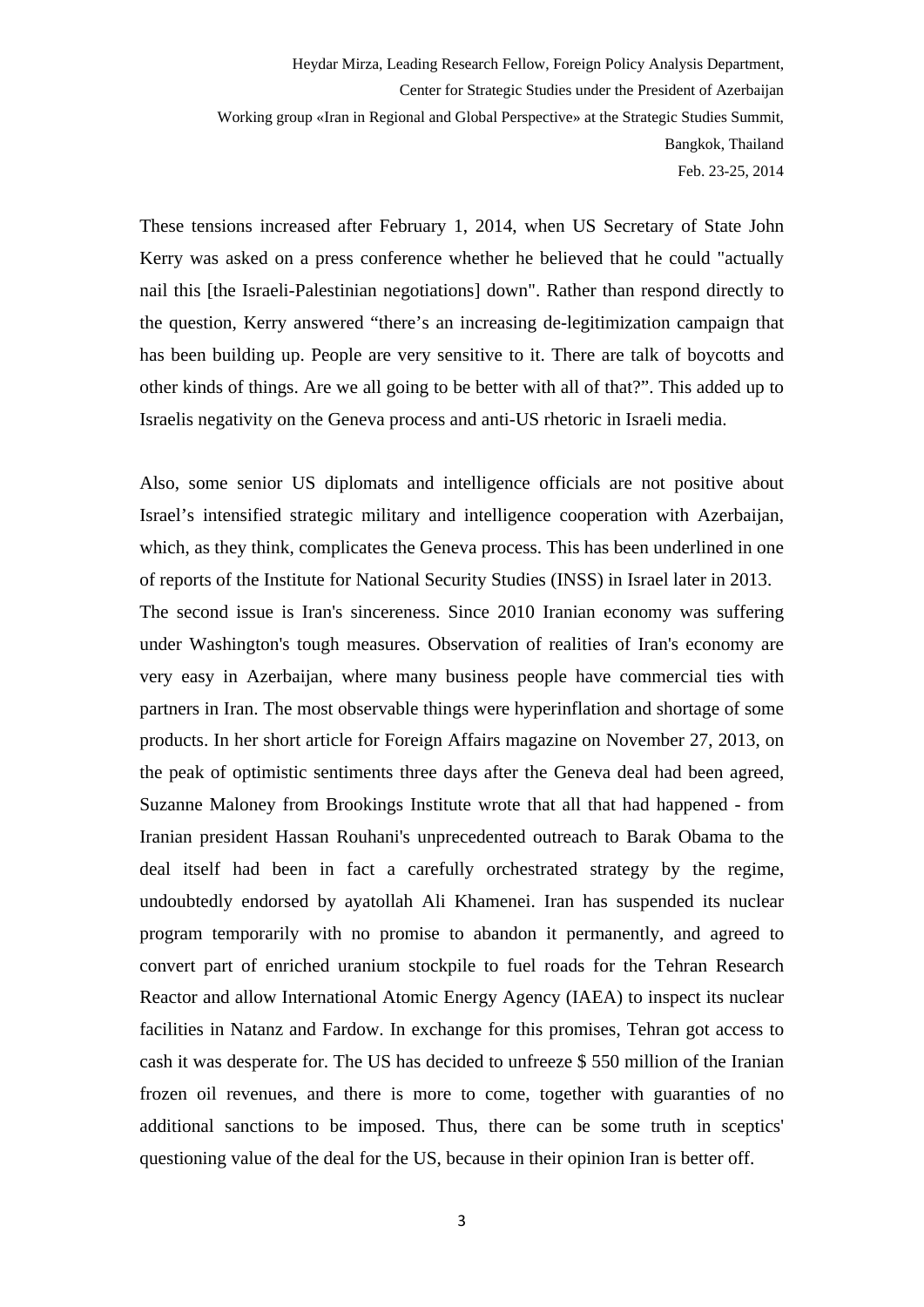And there is no guaranty that once the US continues to call of the sanctions and the process of detente goes far enough, there will be no surprises inside the "known unknowns" of Iran's nuclear program, as the former US Secretary of Defense Donald Rumsfeld once said. I mean that chances are very high that having devoted so much resources and effort to its nuclear program, Iran will open all its nuclear facilities to IAEA, without keeping at least some little portion, but the most important, military one, to transparency. I would like to see faces of senior American diplomats is one day, after the detente goes as far as reestablishment of embassies, they will get news on Iran's first nuke. What then?

The third issue is Iran's domestic politics. Parallels are brought often between Hassan Rouhani and Michail Gorbachev, these parallels are far from thorough political analysis. Hassan Rouhani is not Michail Gorbachev. Everything Gorbachev did was in the name of renewing the system, Rouhani cannot afford it, his role in Iran is different, as well as the internal structure of Iran's political establishment and society. Gorbachev was a master political tactician and has considerable space for maneuver in domestic politics, Rouhani doesn't. At the same time, contextual framework of the US - Soviet detente in late 1989 was very different from current contextual framework of the Middle Eastern geopolitics in 2013. Although cash inflow and guaranties of no additional sanctions create some space for domestic maneuver for Rouhani, Iran's domestic politics is still a black box, much lesser than USSR was, and it is much more complicated than just two camps like liberals and conservatives.

Frankly speaking, I have made a bet with one of my colleagues on the issue. My forecast is that the Geneva process will be disrupted. And I am sure than sooner or later Iran will produce its first nuke. If I am mistaken it is going to cost me \$ 150. But costs for the region and for the whole world can be much higher and these are not costs of dealing with nuclear Iran, these are costs of unpreparedness to potential evolution of the regional and global balance of power.